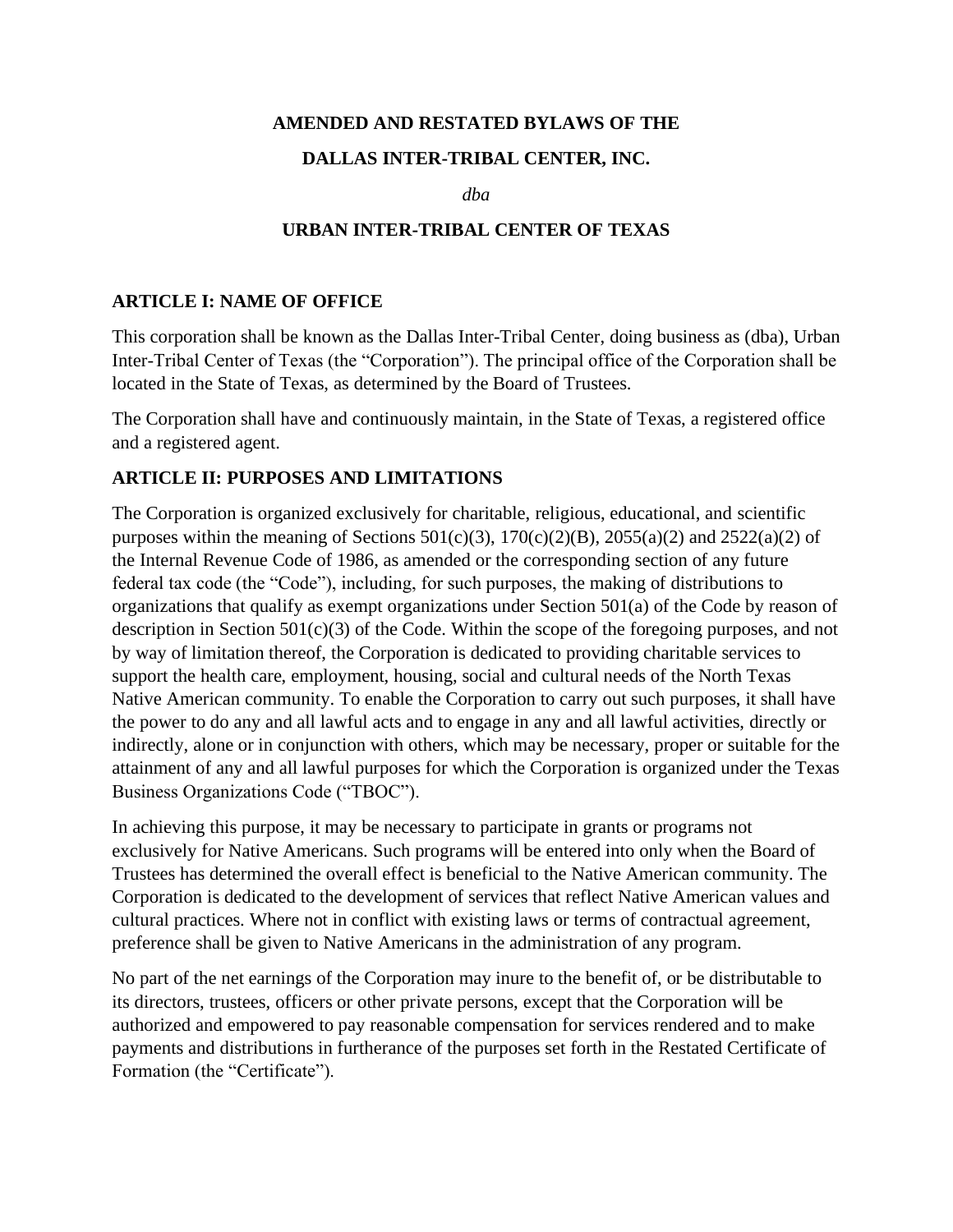No substantial part of the activities of the Corporation may be the carrying on of propaganda, or otherwise attempting to influence legislation, and the Corporation will not participate in or intervene in (including the publishing or distribution of statements), any political campaign on behalf of or in opposition to any candidate for public office.

Notwithstanding any other provisions herein, the Corporation will not carry on any activities not permitted to be carried on: (a) by an organization exempt from federal income tax under section  $501(a)$  of the Code, as an organization described in section  $501(c)(3)$  of the Code; and/or (b) by an organization, contributions to which are deductible under sections  $170(c)(2)$ ,  $2055(a)(2)$  or  $2522(a)(2)$  of the Code.

# **ARTICLE III: BOARD OF TRUSTEES**

# **SECTION 1**. General Powers

The Board of Trustees shall manage the affairs of the Corporation in strict compliance with the Certificate and the TBOC.

# **SECTION 2.** Number

The Board of Trustees shall consist of not less than nine (9) members or more than fifteen (15) members (each, a "Trustee"). At least 51% of the Board of Trustees will be members of a federally recognized tribe. At least two (2) of the Trustees preferably will be health and/or human service providers. A minimum of one (1) and a maximum of three (3) Trustees, as may be determined by the Board of Trustees, will be elected by majority of votes cast from the North Texas Native American community at large (each, a "Community Trustee"). The remaining Trustees will be elected by the Board of Trustees. No decrease in the number of Directors will have the effect of decreasing the term of any incumbent Director.

## **SECTION 3**. Qualifications

Qualifications for Trustees are as follows:

- a. Any Native American or non-Native American who is willing and able to serve for the term to which they may be elected, including attendance at and participation in regular, special and committee meetings, in order that affairs of the Corporation might be properly managed;
- b. Any Native American or non-Native American who is at least eighteen (18) years of age;
- c. Any Native American or non-Native American who has resided in the North Texas area for a minimum of one (1) year;
- d. Any Native American or non-Native American who shall be willing to complete a criminal background check; and
- e. Any Native American or non-Native American who agrees to comply with the Corporation's conflict of interest policy.
- f. Former employees and members of their immediate family residing in the same household are not eligible to serve as a Trustee for one (1) year after the termination/separation date of the employee.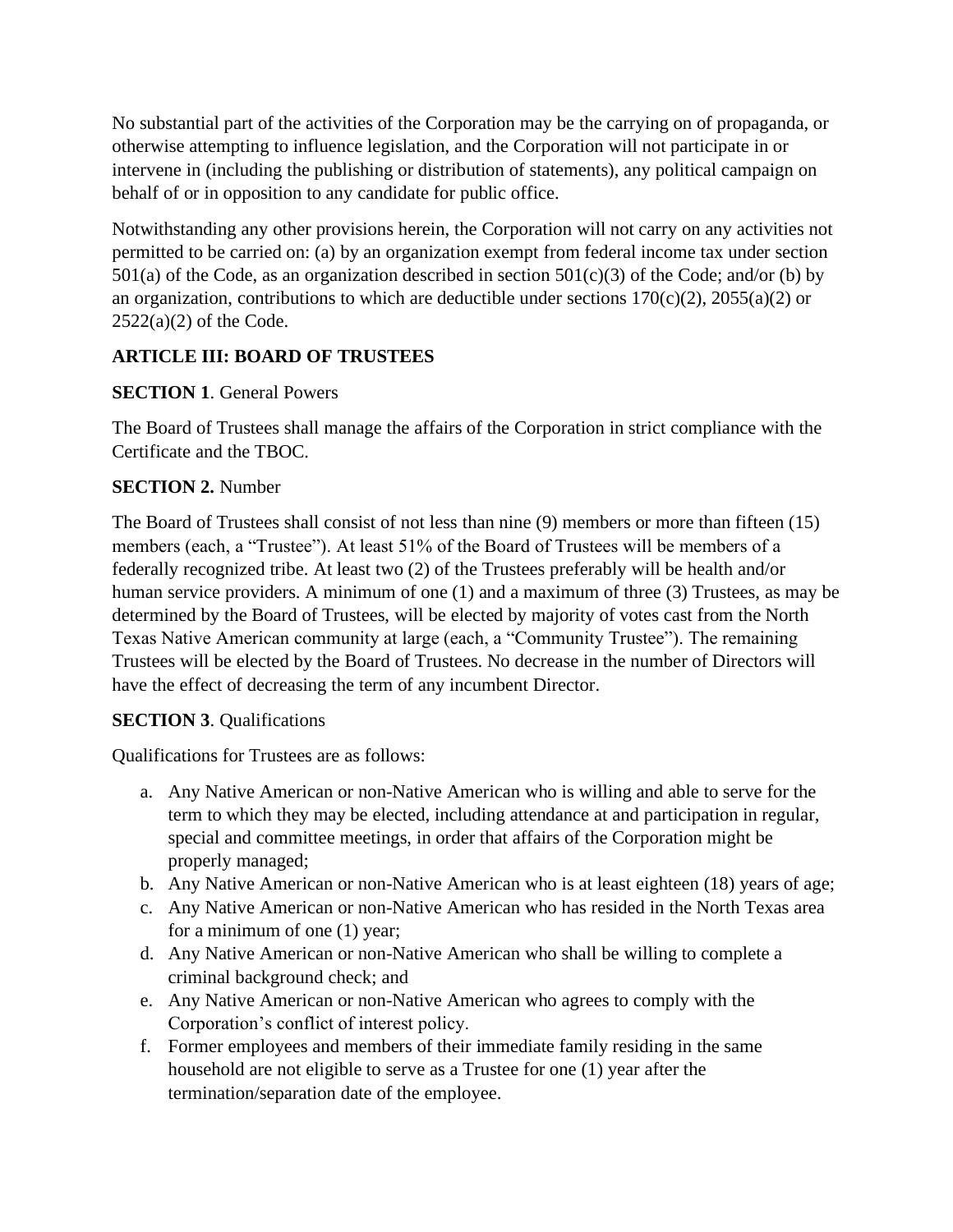### **SECTION 4.** Tenure

Trustees will serve three-year terms ending upon the next annual meeting of the Board of Trustees, provided that the outgoing Trustees will remain in office until their successors have been elected and qualified. The election of a Community Trustee shall become effective immediately after verification of the ballot count and with the approval of a majority vote by the Board of Trustees. All other Trustee positions shall become effective upon majority vote by the Board of Trustees at the annual meeting of the Board of Trustees. Trustees may not serve more than three (3) consecutive terms.

## **SECTION 5. Vacancies**

A vacancy on the Board of Trustees shall be filled by the affirmative vote of the majority of the remaining Trustees in office, whether or not the number of remaining Trustees is less than a quorum. Any Trustee elected to fill a vacancy on the Board of Trustees will serve a term of three (3) years. A vacancy of any Community Trustee position would be filled by election pursuant to Section 6. Trustee positions may remain vacant if the Board of Trustees has a minimum of nine (9) Trustees and a minimum of one (1) Community Trustee

### **SECTION 6.** Election Procedures

The Trustees, other than the Community Trustees, will be elected at the annual meeting of the Board of Trustees. The Trustees whose terms are due to expire at any annual meeting of the Board of Trustees will have voting rights to elect the Trustees whose terms begin with the adjournment of such meeting, and such Trustees, as electors, will have the full power and authority to re-elect any, several or all of the Trustees whose terms are due to expire to succeed themselves in office. The Community Trustees shall be elected pursuant to a process approved by the Board of Trustees and published to the North Texas Native American community at large no later than sixty (60) days prior to such election.

#### **SECTION 7.** Meetings

- a. The annual meeting of the Board of Trustees will be held within the first quarter of each year, which meeting will be held for the purpose of electing Trustees and for the transaction of such other business as may come before the meeting. If for any year the day fixed for the annual meeting is a legal holiday, such meeting will be held on the next succeeding business day. The Board of Trustees may provide, by resolution, the time and place, either within or without the State of Texas for the holding of regular meetings, other than the annual meeting, without notice to the Trustees other than such resolution.
- b. The Board of Trustees shall hold a minimum of five (5) regular meetings each year, in addition to the annual meeting, at a date and time determined at the discretion of the Board of Trustees. Public notices of the annual and regular meetings must be posted no later than seventy-two (72) hours prior.
- c. Special meetings may be called at the request of any two (2) Trustees.
- d. Any meeting of the Board of Trustees may be open to the public upon determination of the Board of Trustees or as otherwise required by applicable law. At any time, the Board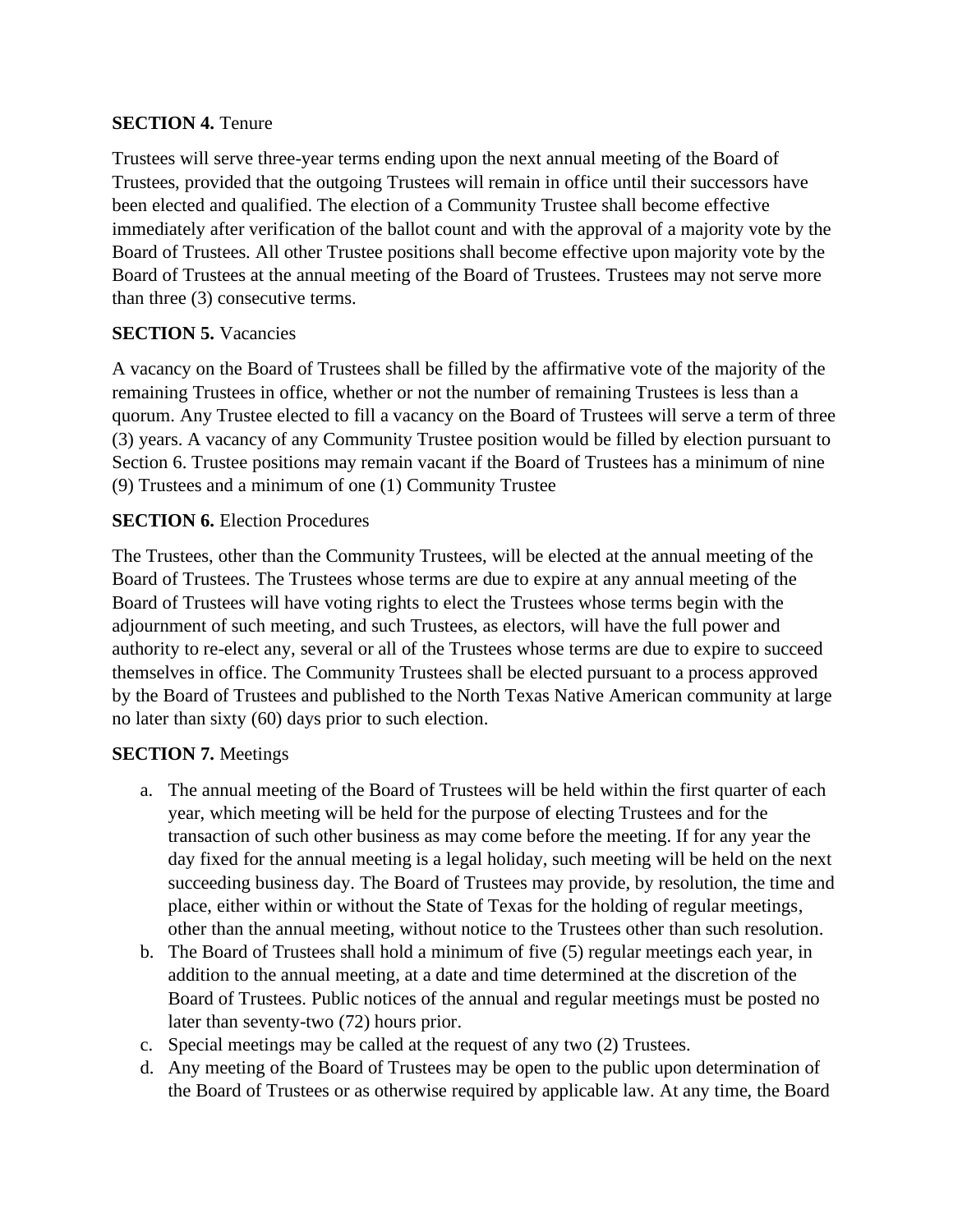of Trustees may move such meetings to closed executive session as determined by the Board of Trustees or as permitted by applicable law.

## **SECTION 8.** Notice: Waiver of Notice: Place of Meetings

Notice to the Trustees of a special meeting of the Board of Trustees will be given at least two (2) days prior to the meeting and may be delivered personally, by mail, by facsimile transmission or e-mail, to the address, facsimile number or e-mail address for each Director as it appears on the records of the Corporation. If mailed, such notice will be deemed to be delivered when deposited in the United States mail in a sealed envelope so addressed, with postage thereon prepaid. If sent by facsimile or e-mail, such notice will be deemed to be delivered when transmitted, with reasonable evidence of successful transmission. A Trustee may waive any notice required by these Bylaws, before or after the date and time stated in the notice, by written waiver signed by such Trustee, which waiver will be included in the minutes or filing with the corporate records. A Trustee's attendance at a meeting waives objection to lack of notice or defective notice of the meeting, unless the Trustee at the beginning of the meeting objects to holding the meeting or transacting business at the meeting because the meeting is not lawfully called or convened. Meetings of the Board of Trustees, annual, regular or special, shall be held at the principal office or place of business of the Corporation or such other place either within or without the State of Texas, as may be specified in the respective notices or waivers of notice, thereof.

### **SECTION 9.** Attendance

Any Trustee who misses three (3) consecutive annual and regular meetings (not inclusive of committee meetings), or 60% or more of all meetings (annual, regular, special, or committee meetings) in any six (6) month period, without justifiable reasons acceptable to the Board of Trustees, shall be subject to removal by the Board of Trustees.

#### **SECTION 10.** Fundraising

Each Trustee must contribute to the Corporation in cash, in-kind donation, or through fundraising in an amount as may be determined by the Board of Trustees from time to time for each year during such Trustee's term in office.

## **SECTION 11.** Quorum and Voting

A majority of Trustees then in office shall constitute a quorum for the transaction of business at any meetings of the Board of Trustees; provided, that if less than a majority of the Trustees are present at said meeting, a majority of the Trustees present may adjourn the meeting from time to time without further notice. Each Trustee present will be entitled to one (1) vote upon each matter submitted to a vote at any such meeting. The act of a majority of Trustees present at a meeting in which a quorum is present shall be the act of the Board of Trustees, unless the act of a greater number is required by the TBOC, the Certificate or other sections of these Bylaws. Trustees are not permitted to vote by proxy.

**SECTION 12.** Meeting by Remote Communications Technology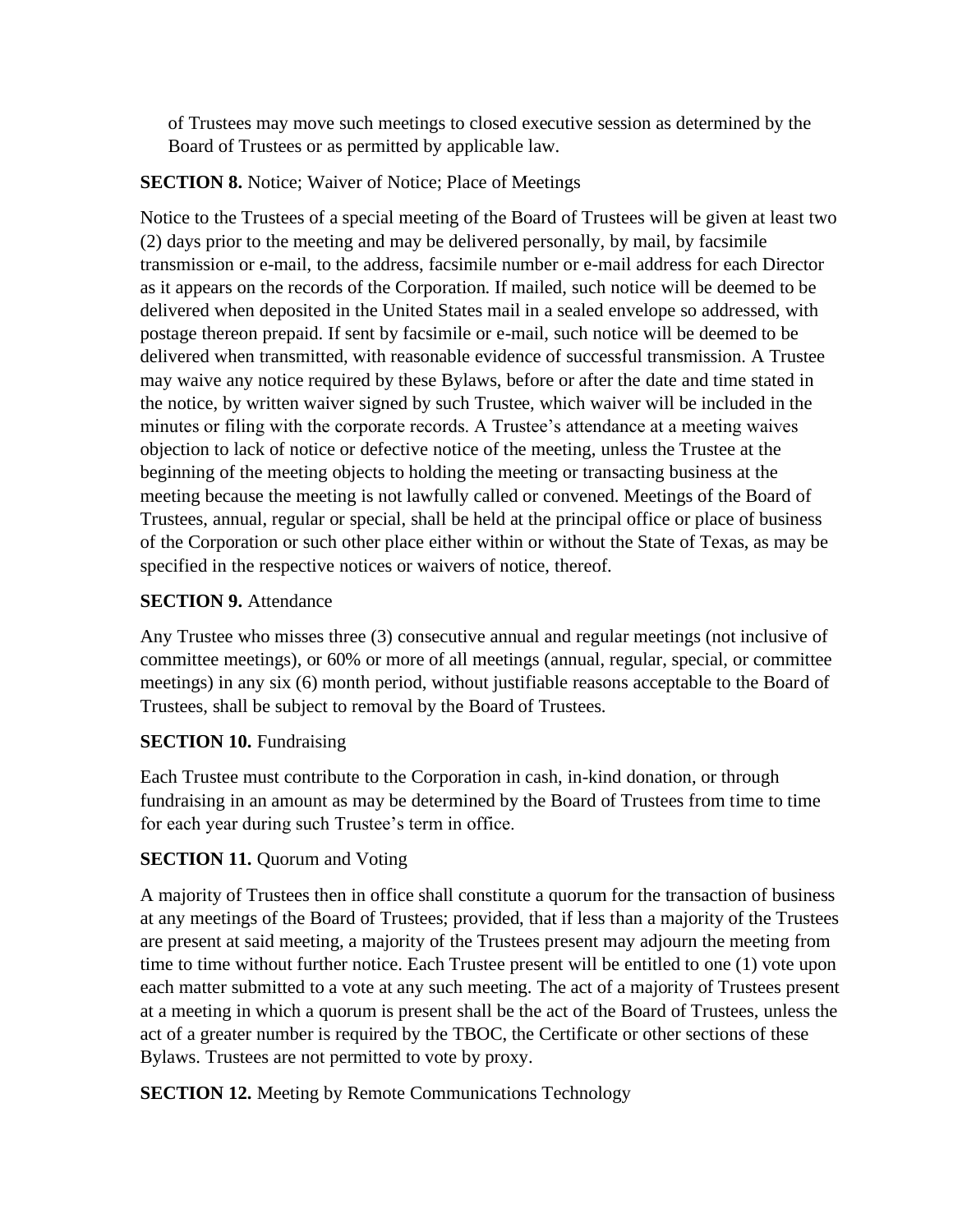A meeting of the Board of Trustees (or any committee thereof) may be held by using a conference telephone or similar communications equipment, or another suitable electronic communications system, including videoconferencing technology or the Internet, or any combination, if the telephone or other equipment or system permits each person participating in the meeting to communicate with all other persons participating in the meeting. A Trustee's participation through an electronic communications system in a Board of Trustees or Committee meeting (whether such meeting is otherwise held in person or by an electronic communication system) constitutes that Trustee's presence at the meeting for purposes of determining a quorum and for purposes of voting.

### **SECTION 13.** Action without Meetings

Any action required or permitted by law to be taken at any meeting of the Board of Trustees or any committee thereof may be taken without a meeting, without prior notice, and without a vote if a consent in writing, setting forth the action so taken is signed by a majority of all the Trustees then in office or a majority of all of the members of such committee, as the case may be, unless the act of a greater number is required by statute, by the Certificate or by these Bylaws, in which case the signatures of such greater number shall be requisite to constitute the act of the Board of Trustees or the committee. Such written consent shall be filed in the minutes or proceedings of the Board of Trustees or committee, as appropriate, and a copy of same shall be sent to each member of the Board of Trustees or committee, as the case may be, who did not sign such consent.

### **SECTION 14.** Compensation

The Trustees shall receive no salaries for their services as Trustees. The Corporation shall not loan money or property to, or guarantee the obligation of, any Trustee. Furthermore, no Trustee may be employed by the Corporation during his/her service on the Board and for twelve months thereafter.

#### **SECTION 15.** Resignation

A Trustee may resign at any time by delivering a written resignation to the Chairperson of the Board of Trustees. Such resignation will be effective upon receipt unless it is specified to be effective at some other time or upon the happening of some other event.

#### **SECTION 16.** Removal

Any Trustee may be removed by the Board of Trustees, when in the judgment of the Board of Trustees, the best interests of the Corporation would be served thereby, with or without cause, by vote of two-thirds of the Trustees then in office at any regular or special meeting in which a quorum is present, provided notice of intention to act upon such matter shall have been given in the notice calling such meeting.

## **ARTICLE IV: OFFICERS**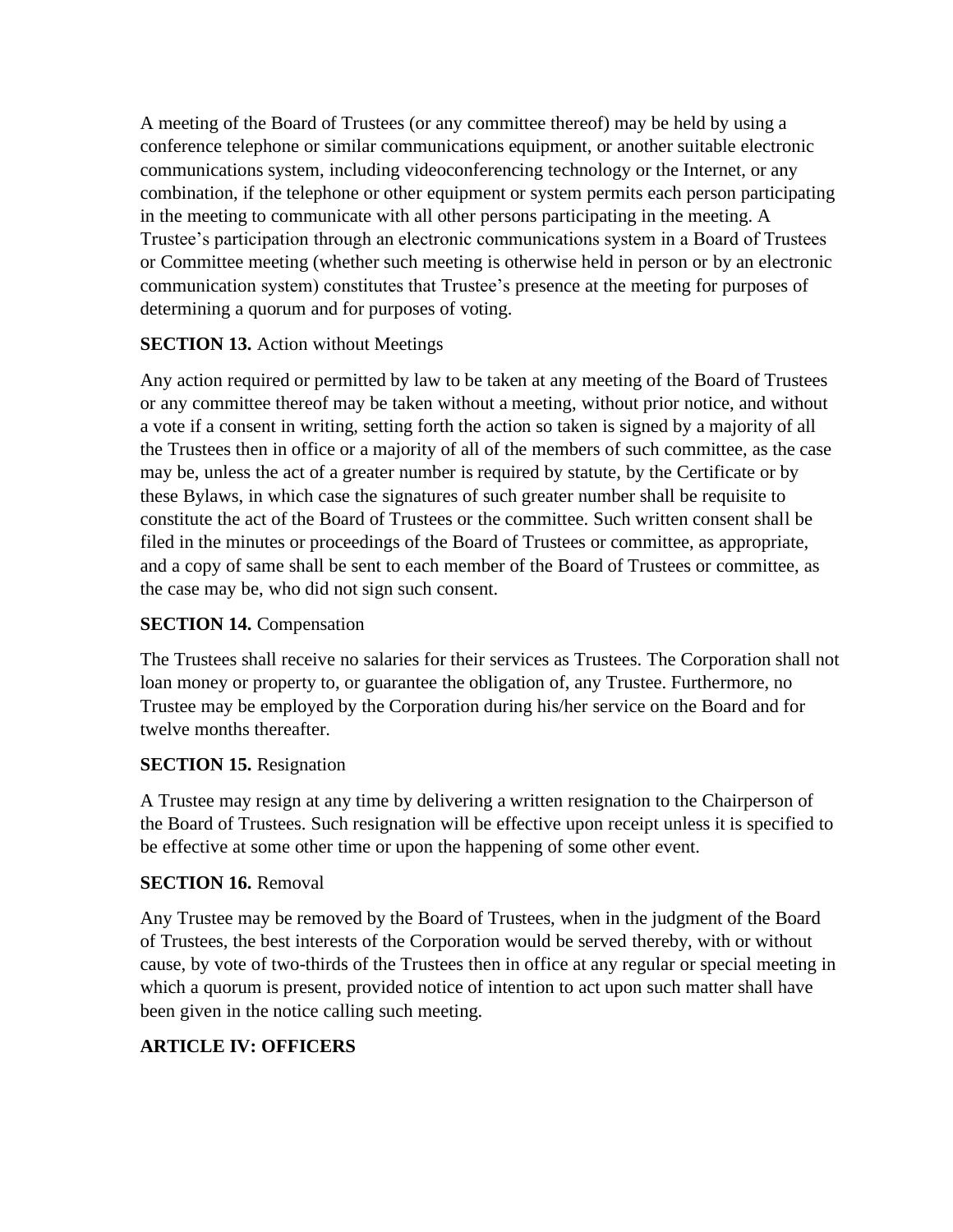### **SECTION 1. Officers**

The officers of the Corporation shall minimally be a Chairperson, a Vice-chairperson, a Secretary, a Treasurer. The Corporation may have such other officers as the Board of Trustees may from time to time deem advisable. No person may simultaneously hold more than one office.

### **SECTION 2.** Election and Term of Office

The Board of Trustees shall elect the officers of the Corporation at the annual meeting, and their terms shall begin immediately upon their election. Such officers will hold office until their successors are elected at the next annual meeting of the Board of Trustees and are elected and qualified, unless they earlier die, resign, or are removed from office.

### **SECTION 3.** Resignation and Removal

Any officer of the Corporation may resign by delivering a written resignation to the Corporation at its principal office or to the Chairperson or the Secretary. Such resignation will be effective upon receipt unless it is specified to be effective at some other time or upon the happening of some other event. If a resignation is made effective at a future date and the Corporation accepts the future effective date, the Board of Trustees may fill the pending vacancy before the effective date if the Board of Trustees provides that the successor does not take office until the effective date. Any officer of the Corporation may be removed from office by the Board of Trustees with or without cause, but such removal will be without prejudice to the contract rights, if any, of the person so removed. Election or appointment of an officer does not in itself create contract rights.

#### **SECTION 4**. Vacancies

A vacancy in any office because of death, resignation, removal, disqualification, or otherwise, may be filled by the Board of Trustees for the unexpired portion of the term.

## **SECTION 5.** Chairperson

The Chairperson shall preside at all meetings of the Board of Trustees and will have such other duties, powers and authority as may be prescribed elsewhere in these Bylaws. The Board of Trustees may delegate such other authority and assign such additional duties to the Chairperson, other than those conferred by law exclusively upon another officer, as the Board of Trustees may from time to time determine. He/she may sign with the Treasurer or any other proper officer of the Corporation authorized by the Board of Trustees, any deeds, mortgages, bonds, contracts, or other instruments which the Board of Trustees have authorized to be executed.

#### **SECTION 6.** Vice-chairperson

In the absence of the Chairperson or in the event of his/her inability to act, the Vicechairperson shall perform the duties of the Chairperson and when so acting, shall have all the powers of and be subjected to all the restrictions upon the Chairperson. The Vice-chairperson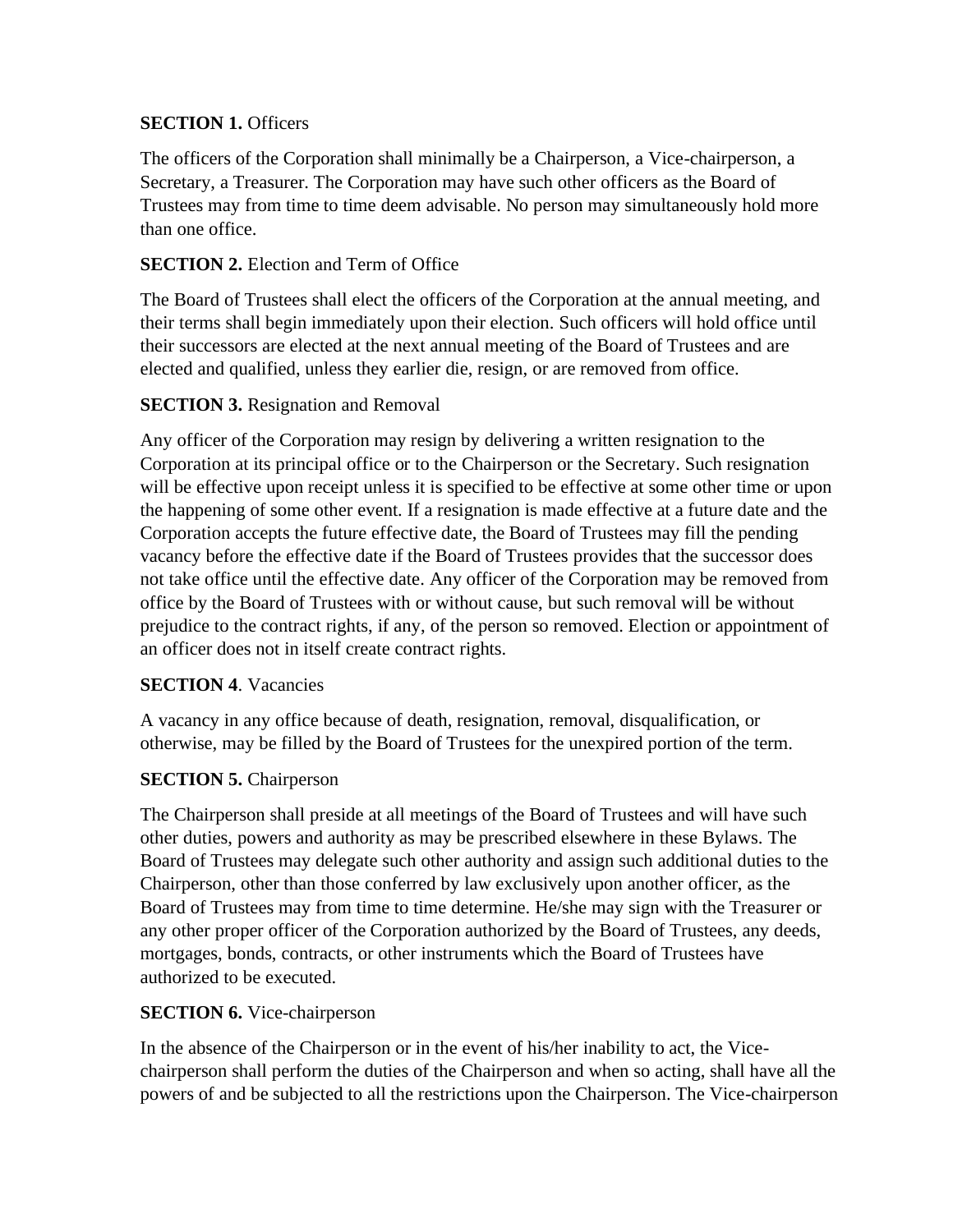shall perform such other duties as from time to time may be assigned to him/her by the Chairperson or by the Board of Trustees.

### **SECTION 7**. Treasurer

The Treasurer will cause to be kept accurate and complete books and records of all receipts, disbursements, assets, liabilities, and financial transactions of the Corporation. If required by the Board of Trustees, the Treasurer shall give a bond for the faithful discharge of his/her duties in such sum and such surety or sureties as the Board of Trustees shall determine as required. The Treasurer will be released and discharged of all liabilities and responsibility for any monies, securities, and other assets of value committed by the Board of Trustees to the custody of any person over whom he or she will have no direction or control. The Treasurer will perform such other and further duties as the Board of Trustees may from time to time direct, and he or she will perform all other duties and discharge all other responsibilities that customarily relate and pertain to the office of Treasurer. In addition, the Treasurer shall:

- a. Ensure that financial statements are distributed regularly and timely to the Board of Trustees;
- b. Make certain that the books are audited at least annually
- c. Assure that the funds of the Corporation are deposited in such banks and/or trust companies as may be designated by the Board of Trustees;
- d. Review financial information regularly to assess organizational and financial risk;
- e. Have the availability of the books of the Corporation at its central office and see that therein is entered regularly a full and accurate account of all monies received and disbursed by the Corporation; and
- f. Render other reports, as necessary, as may be requested by the Board.

## **SECTION 8.** Secretary

The Secretary shall keep the minutes of the meetings of the Board of Trustees in a centralized filing system; see that all notices are duly given in accordance with the provisions of these Bylaws or as required by law; assist the Chairperson or committee in preparation of the agenda for the meetings; keep a register of the post office addresses of each Trustee which shall be furnished to the Secretary by such Trustees; and in general, perform all duties incident to the office of Secretary and such other duties as from time to time may be assigned by the Chairperson or by the Board of Trustees.

## **SECTION 9.** Executive Director

The Board may appoint an Executive Director of the Corporation as the principal operating employee of the Corporation to manage the administration and operations of the Corporation under the directions of the Chairperson and the Board of Trustees, and to perform such other duties as may be prescribed by the Board of Trustees. The Executive Director will serve at the pleasure of the Board of Trustees and will be compensated for his or her services, as shall be approved by the Board of Trustees. He/she may sign any deeds, mortgages, bonds, contracts, or other instruments which the Board of Trustees have authorized to be executed.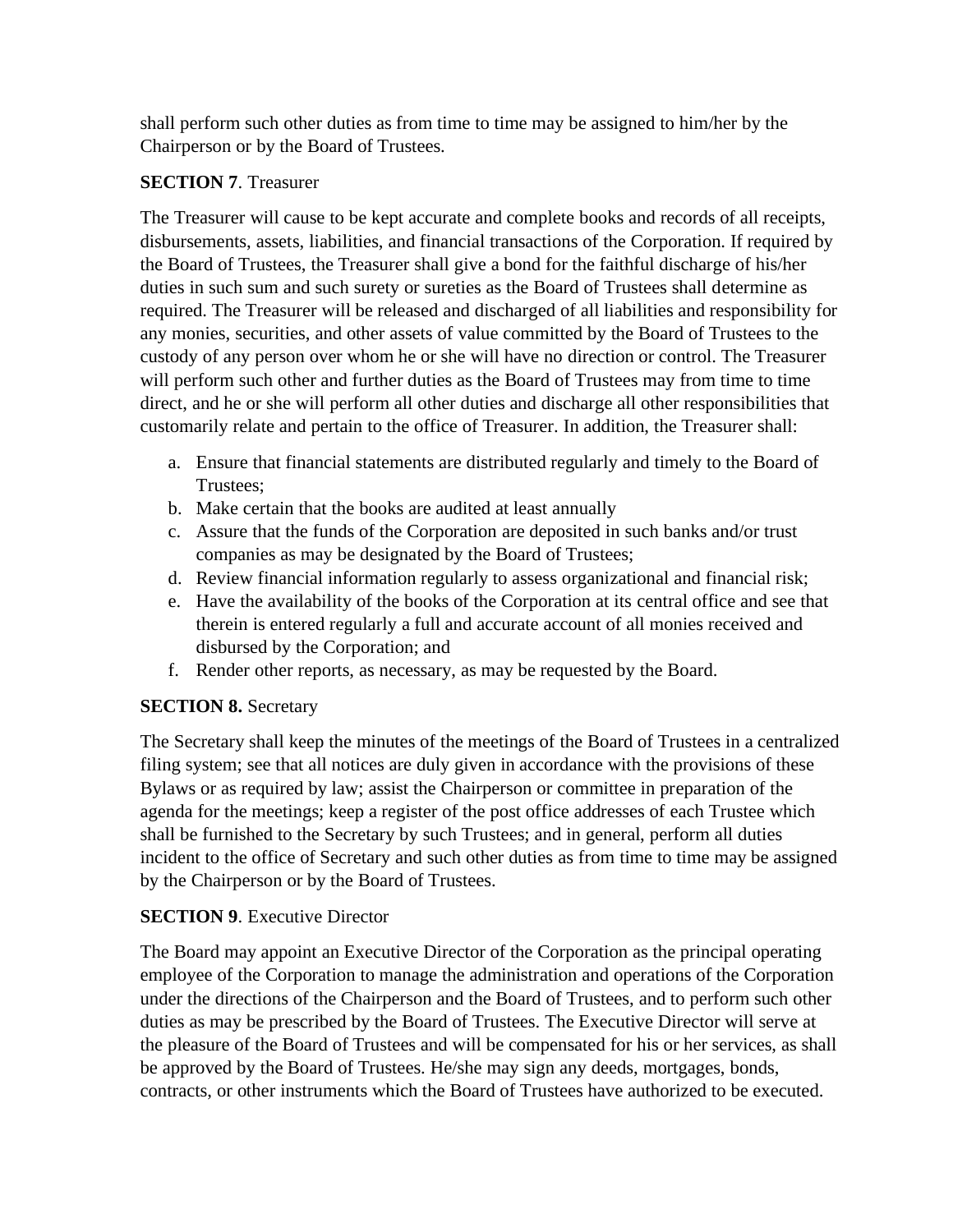In addition to other powers and duties, the Executive Director has the authority and power to sign contracts on behalf of the Corporation as such authority may be delegated to him/her by the Board of Trustees.

## **ARTICLE V: COMMITTEES**

### **SECTION 1.** Committees of Trustees

The Board of Trustees, by resolution adopted by a majority of the Trustees in office, may designate and appoint one or more committees, each of which shall consist of three (3) or more Trustees. Such committees, as designated in the applicable resolution, shall have investigative, review, reporting, and recommendatory powers only, in the area pertaining to their assignment. Each Trustee shall serve on at least one (1) committee. The Board of Trustees shall appoint the chair of each committee, committees may have non-Trustee members but must be chaired by a Trustee.

### **SECTION 2** Notice; Waiver of Notice

Notices or Waivers of Notice for all regular or special meetings of any committee will be given in accordance with requirements for regular or special meetings, as applicable, of the entire Board of Trustees.

#### **SECTION 3** Recordkeeping

All committees will, unless otherwise directed by the Board of Trustees, keep regular minutes of the transactions at their meetings and will cause them to be recorded in books kept for that purpose in the office of the Corporation and will report the same to the Board of Trustees when required. The Secretary of the Corporation may act as Secretary of the committee if the committee or the Board of Trustees so requests.

#### **SECTION 4** Term of Office

Each committee member will continue to serve in such capacity for so long as he or she continues to meet the qualifications for membership on the committee (including, membership on the Board of Trustees), unless such committee member is sooner terminated, resigns or is removed from such committee by the Board of Trustees.

#### **SECTION 5** Removal; Vacancies

A member of a committee may be removed with or without cause by action of the Board of Trustees (excluding such committee member for purposes of such action, if applicable). A vacancy on a committee occasioned by the death, incapacity, resignation or removal of a committee member will be filled in accordance with the procedures for regular election or appointment of a committee member. Any committee member elected or appointed to fill a vacancy on a committee will serve a term expiring as of the scheduled expiration date of the term of his or her predecessor.

#### **SECTION 6** Quorum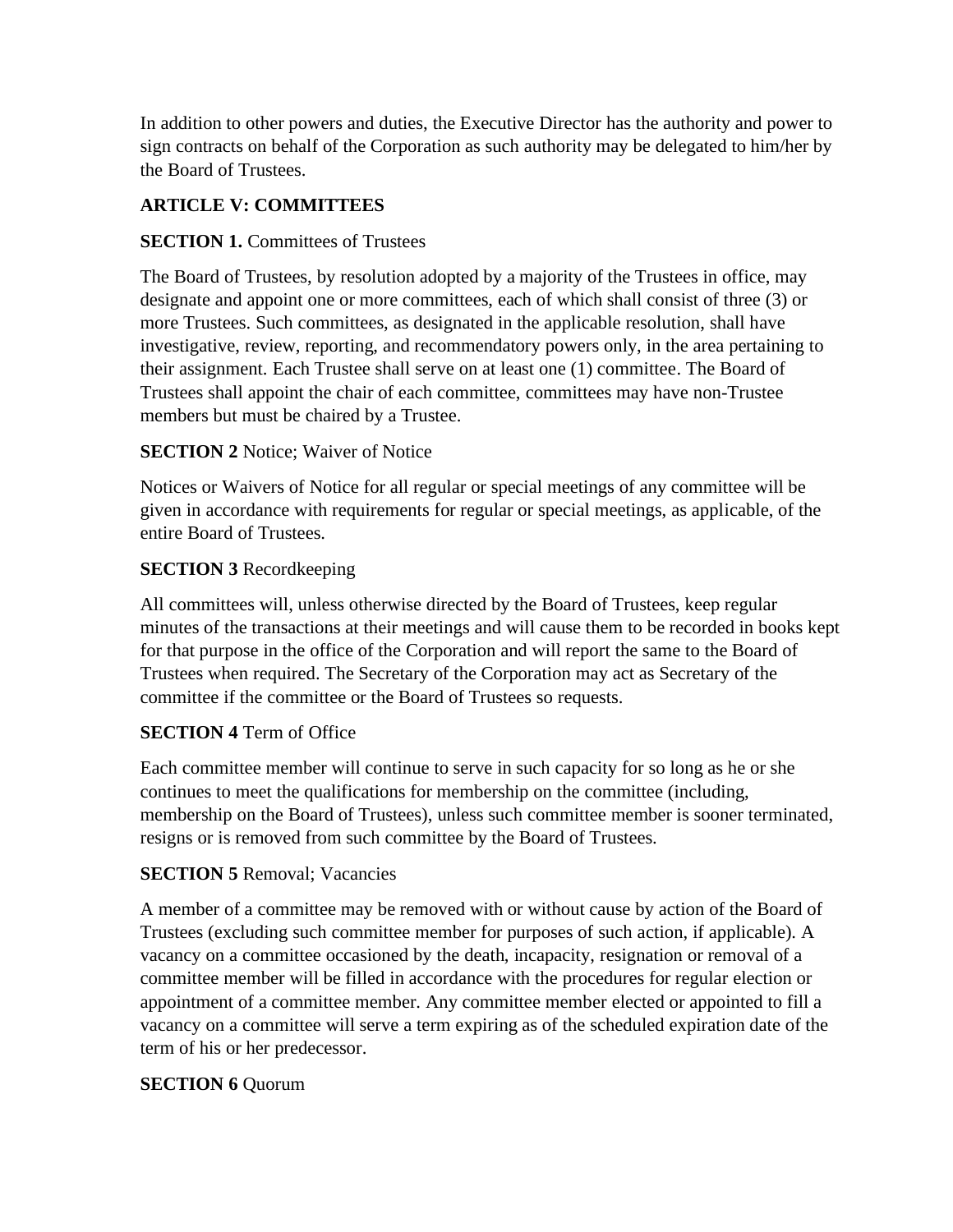Unless otherwise provided in the resolution of the Board of Trustees designating a committee, a majority of the whole committee will constitute a quorum and the act of a majority of the members present at a meeting at which a quorum is present will be the act of the committee.

## **SECTION 7** Committee Rules

Each committee may adopt rules for its own governance not inconsistent with these Bylaws or with rules adopted by the Board of Trustees, and each committee shall otherwise conduct its business in the same manner as the Board of Trustees conducts its business under Article III of these Bylaws.

## **ARTICLE VI:** CONTRACTS, CHECKS, DEPOSITS AND FUNDS

### **SECTION 1. Contracts**

The Board of Trustees may authorize, in writing, the officers so authorized by these Bylaws, to enter into any contract or execute and deliver any instrument in the name of and on behalf of the Corporation, and such authority may be general or confined to specific instances.

### **SECTION 2.** Gifts

The Board of Trustees or agent of the Corporation may accept, on behalf of the Corporation, any contribution, gift, bequest or devise for the general purpose or for any special purpose of the Corporation.

#### **SECTION 3.** Property Devoted to Corporate Purposes.

All income and properties of the Corporation will be devoted exclusively to the purposes as provided in the Certificate and these Bylaws. The Board may adopt such policies, regulations and procedures governing the management and/or disbursement of funds for such purposes as in its opinion are reasonably calculated to carry out such purposes as set forth in the Certificate and these Bylaws.

## **ARTICLE VII: LIMITATION ON LIABILITY AND INDEMNIFICATION**

Limitations on liability and indemnification of officers and Trustees shall be as provided in the Certificate.

## **ARTICLE VIII: BOOKS AND RECORDS**

The Corporation shall keep correct and complete books and records of account and shall also keep accurate minutes of the proceedings of its Board of Trustees having any of the authority of the Board of Trustees, and shall keep at the principal office a record giving the names and addresses of the members of the Board of Trustees.

## **ARTICLE IX: FISCAL YEAR**

The Board of Trustees will have the power to fix and from time to time change the fiscal year of the Corporation. In the absence of contrary action by the Board of Trustees, the fiscal year